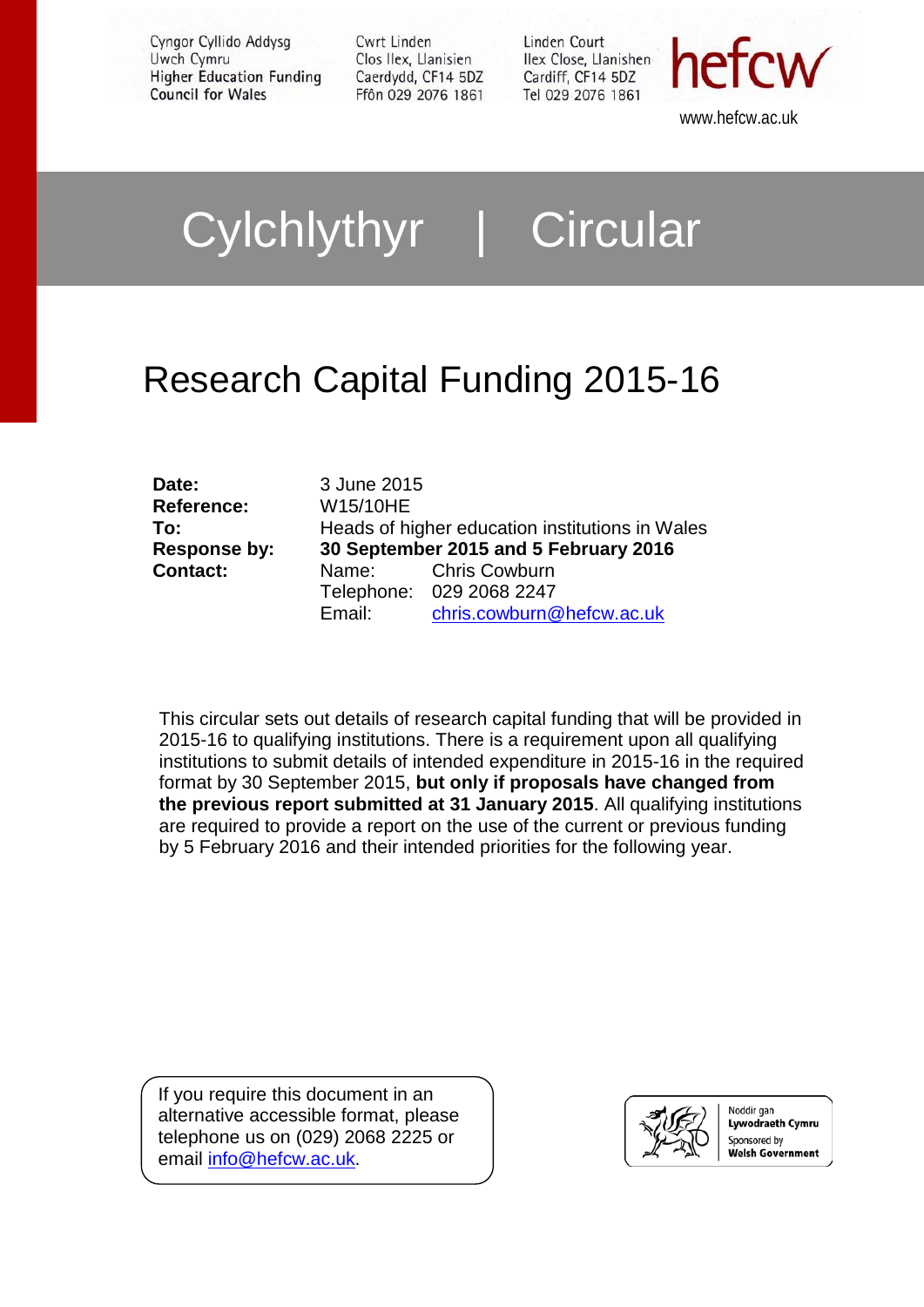# **Introduction**

1. This circular announces the allocations and distribution dates of research capital funding for 2015-16 and advises on how the expenditure of this capital will be monitored.

# **Background**

- 2. The Department for Business Innovation and Skills (BIS) has confirmed that it will provide research capital funding to the four UK HE funding bodies for 2015-16. The funding will be awarded pro-rata to the average research council income received by their respective institutions, and amounts to £3,703,000 for Wales. BIS requires this funding to be matched by a similar contribution and the Welsh Government (WG) has agreed to provide this resulting in a total fund of £7,406,000.This circular sets out the allocation of this funding and the associated monitoring arrangements.
- 3. The basis of allocation proposed which has been reviewed by HEFCW remains unchanged from that adopted for the previous four years. The Welsh Government element of the grant will be allocated pro rata to recurrent Quality Research (QR) and other research income. In calculating the allocations we have used the most recent data available with the WG element based on 2015/16 recurrent QR grant and 2013/14 other research income. Similarly the BIS allocation has been calculated by reference to an average of the 2011/12-2013/14 Research Councils' income received.

#### **Allocations**

4. The HEFCW Corporate Strategy sets out our aspirations in relation to research namely "…*to secure research of internationally excellent quality to deliver a buoyant economy and support social justice."* Reflecting on this, the Council has decided that allocations of research capital funding will again this year, as in previous years, only be made to those institutions who would be entitled to a pro-rata allocation of more than £250,000 per annum. Annex A Model 2 indicates the approved allocations. The allocations will be paid in two equal instalments on 23 July 2015, and 25 January 2016.

# **Monitoring arrangements**

5. Under the provisions of circular [W14/21HE,](http://www.hefcw.ac.uk/publications/circulars/circulars_2014.aspx) institutions receiving research capital funding were required to complete and return a pro-forma by 31 January 2015 providing two brief case studies and identifying priorities for 2015-16 research capital, assuming a comparable level of funding. We will assume that the priorities identified at that time remain as stated unless we receive a further report using the pro-forma at Annex B by 30 September 2015. We will expect the previous report or any subsequent report to be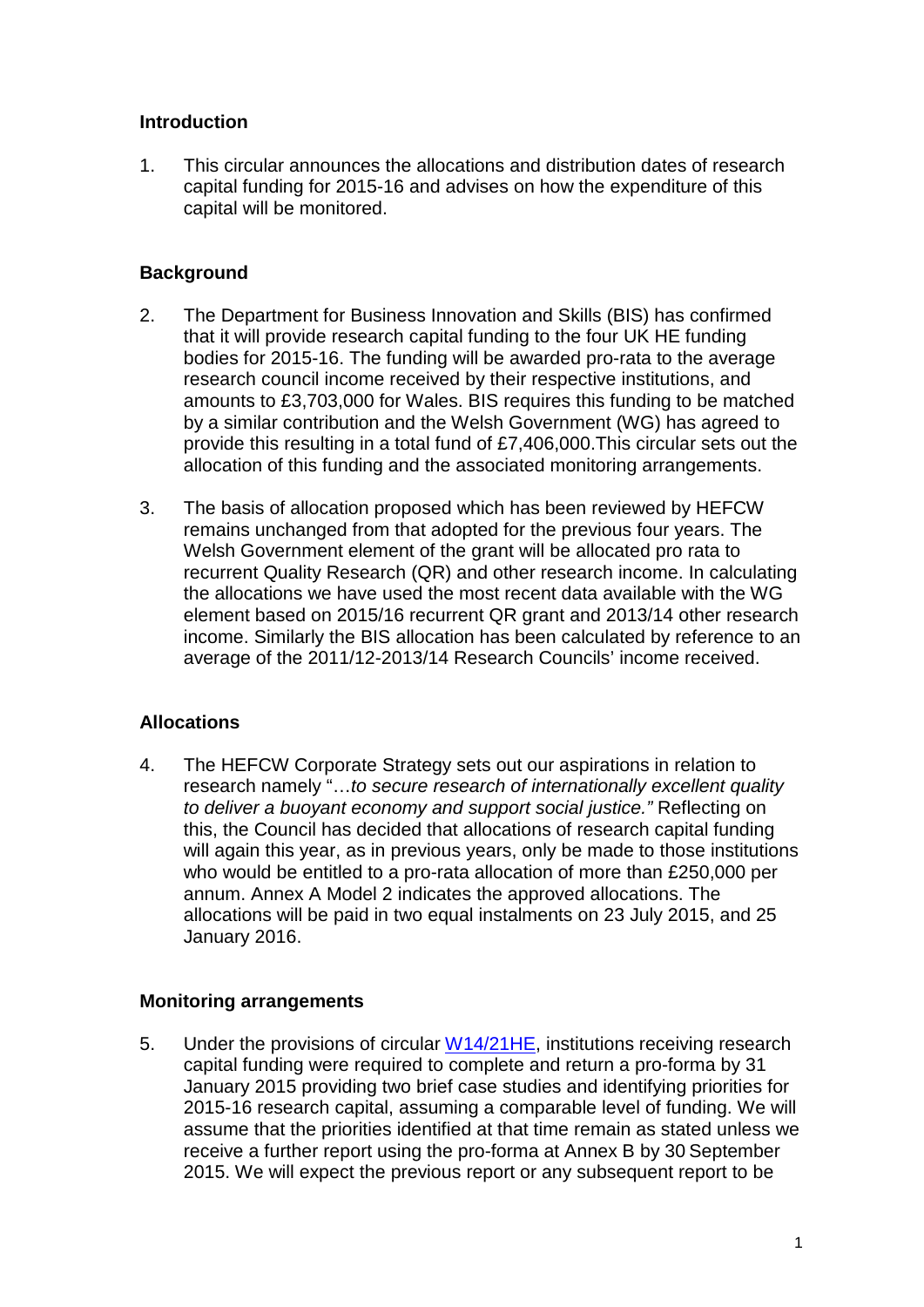consistent with details provided as part of the forthcoming strategic planning information forecast circular which requires institutions to submit details of intended capital projects within their financial forecasts. This requirement will be more fully described in the relevant circular.

# **Use of funding**

6. The funding provided can only be used as capital, and exclusively for purposes to support the development of the physical infrastructure associated with research. Research includes 'scientific research' (meaning research and development in any of the sciences including social sciences or technology (*section 6(1) of the Science and Technology Act 1965*)) and arts and humanities research. In determining the use of their allocations, institutions are encouraged to have particular regard to the research capital investment requirements of the three Grand Challenge areas identified in *Science for Wales* (life sciences and health; low carbon, energy and environment; and advanced engineering and materials).

#### **Case study report for research capital funding 2011-2016**

7. To enable HEFCW to demonstrate the value of research capital funding and to support the presentation of an effective case to WG, we need to be able to clearly demonstrate both current and future planned uses of this funding. The reporting requirement identified will provide this information and enable us to present a robust case to support future funding applications. Qualifying institutions who receive research capital allocations in 2015-16 are required to submit a minimum of two brief reports identifying the use and benefits arising, primarily from the expenditure of the 2015-16 research capital allocation but possibly in conjunction with earlier research capital allocations received in the period from 2011 onwards (see Annex C). The report should concentrate on large scale developments which have had a major impact, and if appropriate, indicate where future research capital allocations may be required to further sustain or build on the success of the project described. Where this is not appropriate we would expect to see evidence of where future research capital allocations are to be used assuming the current level of allocation is maintained in 2016-17. The report must be submitted to HEFCW by no later than 5 February 2016.

#### **Payment arrangements**

8. The allocated funding will be distributed via two payments on 23 July 2015, and 25 January 2016.